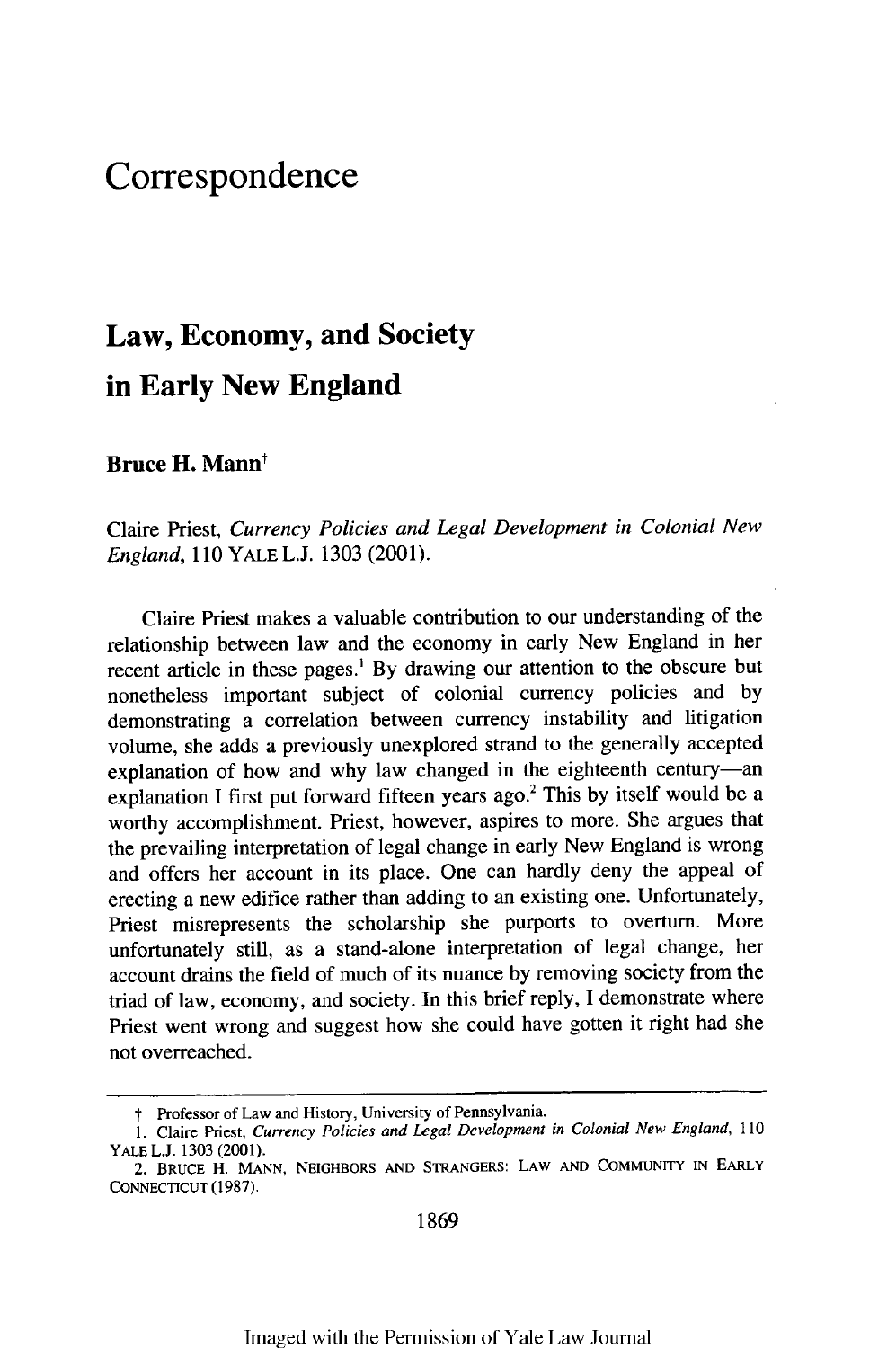The core of Priest's contribution is her analysis of debt litigation in Plymouth County, Massachusetts, from 1718 to 1751, in which she establishes a correlation between rises and falls in the volume of debt litigation and periods of decrease and increase in the supply and value of paper currency.<sup>3</sup> As she recognizes, demonstration of an empirical fact, however interesting in itself, is but a first step toward explaining how and why it occurred and what its significance is. It is here that she goes astray. To Priest, the data prove that "the legal and economic changes of the first half of the eighteenth century in New England did not emerge endogenously out of individuals' obligations, shaped by local conditions and enforced by local courts," but rather from "the effort by colonial legislatures to expand their powers and to gain control over the economy by issuing the first paper currencies and by taxing in paper currency."<sup>4</sup> She argues that previous legal historians have erred by focusing on "judicial decisionmaking" as "the best means of assessing the role of law in economic development" and that this focus has led them to the false conclusion that "judges actively promoted an agenda in harmony with local preferences"—that is, "optimally satisfying the legal needs of local communities."<sup>5</sup> The errant legal historians fall into two camps, each wrong but for different reasons. The first is led by Morton Horwitz, who highlighted what he regarded as the dynamic instrumentalism of nineteenthcentury judges by dismissing law in the colonial period as static and bound by the anticommercial values of an agrarian, communitarian society.6 The second camp is a group that Priest labels "modernization theorists"primarily Cornelia Dayton and myself.<sup>7</sup> According to Priest, Dayton and I argued that, whereas judges in the seventeenth century "tailored their decisions to individual litigants and to the relationship between the parties underlying the transaction," judges in the eighteenth century "began to apply more formal and predictable legal rules" in response to economic growth, thereby promoting "even further economic development." 8 Our evidence for this, in Priest's characterization, is statistics that show an exponential rise in the volume of civil litigation, attributable primarily to an increase in debt litigation, which we claim "accompanied a process of legal formalization and was a function of economic advance and commercialization."<sup>9</sup> This is the "modernization hypothesis—economic

*9. Id.* at 1309.

*<sup>3.</sup> See* Priest, *supra* note 1, at 1387-93 figs.4-6.

*<sup>4.</sup> Id.* at 1310-11.

<sup>5.</sup> *Id.* at *1305.*

*<sup>6.</sup> See* MORTON **J.** HoRwrrz, THE TRANSFORMATION **OF AMERICAN** LAW, 1780-1860 (1977).

<sup>7.</sup> *See* **CORNELIA HUGHES DAYTON,** WOMEN BEFORE **THE** BAR: **GENDER,** LAW, **AND SOCIETY IN CONNECTICUT,** 1639-1789 (1995); **MANN,** *supra* note 2.

<sup>8.</sup> Priest, *supra* note 1, at 1307.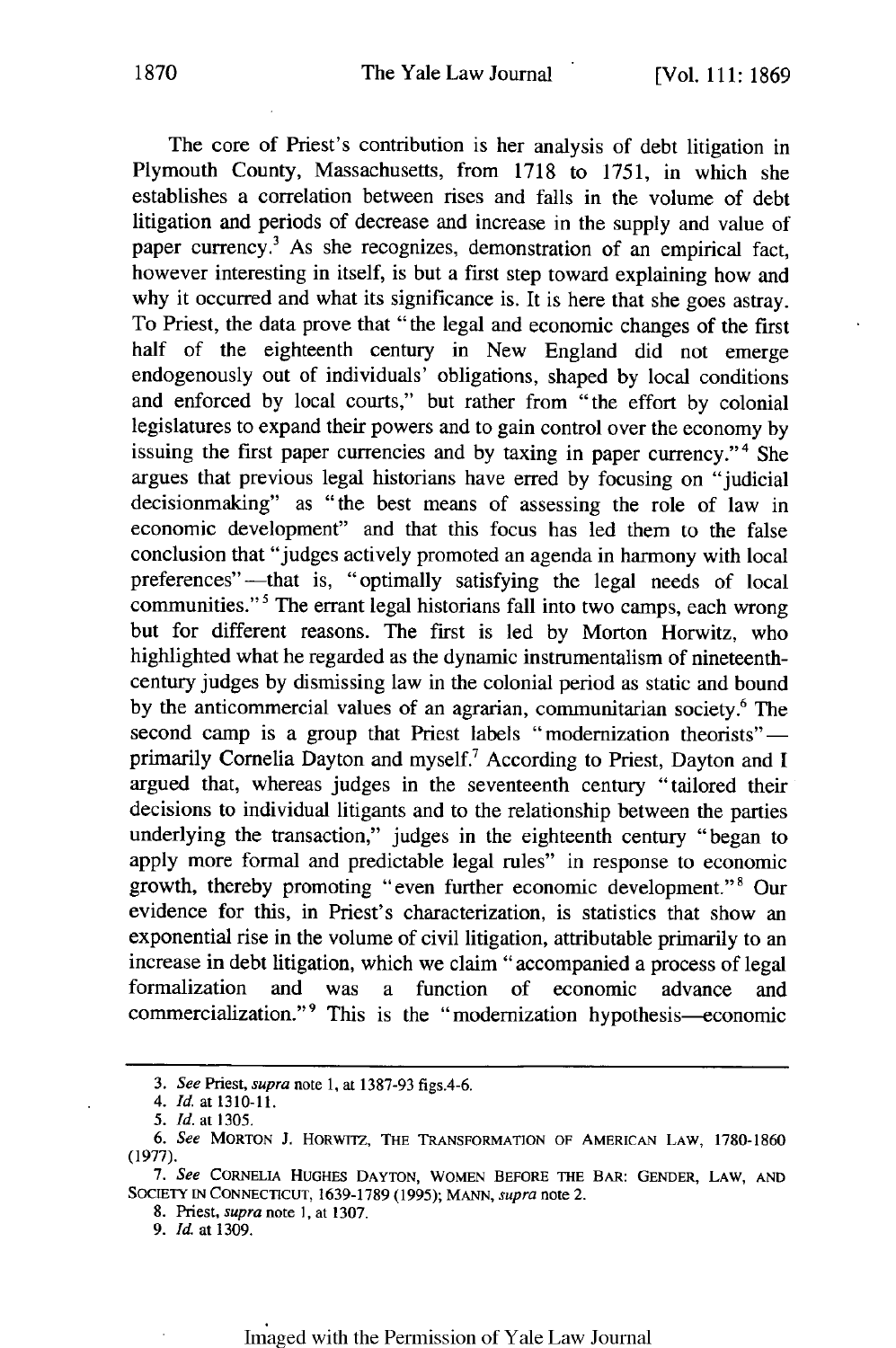I wrote *Neighbors and Strangers* in part to rescue the legal history of the colonial period from the communal, preindustrial irrelevance to which it had been consigned by legal historians from Roscoe Pound to Willard Hurst to Horwitz, none of whom paid it much attention before dismissing it. I began with a statistical sample of over five thousand civil cases drawn from seven decades of litigation in early Connecticut, which I used to revise the then-standard periodization of legal change in American history by placing early in the eighteenth century many of the changes that Horwitz and William Nelson had attributed to the Revolution and its aftermath.<sup>12</sup> What my data showed was that civil litigation changed dramatically within a relatively short period during the first half of the eighteenth century. Debt litigation changed from a world in which most of the debts sued upon were contracted on book accounts to one in which most arose from formal written credit instruments, primarily promissory notes, and from a world in which most debtors contested their creditors' claims when sued to one in which they did not. At the same time, fewer contested civil cases of all kinds, debt included, were decided by juries and more by judges, and the structure of pleadings changed such that fewer defendants staked their fates on pleas of fact and more on pleas of law.<sup>13</sup>

I argued that some of these changes—those involving debt—were closely tied to the growing commercialization of the economy and to the changing social context of economic relations, while others—pleading and procedure---owed less to shifts in economy or society and more to the tendency of a fledgling legal profession to treat law as an autonomous system rather than as a contingent social process.<sup>14</sup> Taken together, I argued, these changes marked a transformation in the relationship between law and community as the formal legal system grew, in effect, less communal-that is, more formalistic and less accommodating to the vagaries and eccentricities of individual disputes."

Priest reduces my argument to the claims that judges, acting instrumentally to promote economic growth, engineered the legal changes, and that economic growth in turn produced increasing legal modernization,

13. MANN, *supra* note 2, at 11-46, 67-100.

*15.* Id. at 164-69.

<sup>10.</sup> *Id.* at 1310.

<sup>11.</sup> *Id.* at 1306-10.

<sup>12.</sup> *See HORWITz, supra* note 6; WILLIAM **E.** NELSON, AMERICANIZATION OF THE COMMON LAW: THE IMPACT OF LEGAL CHANGE ON MASSACHUSETTS SOCIETY, 1760-1830 (1975).

<sup>14.</sup> *Id.*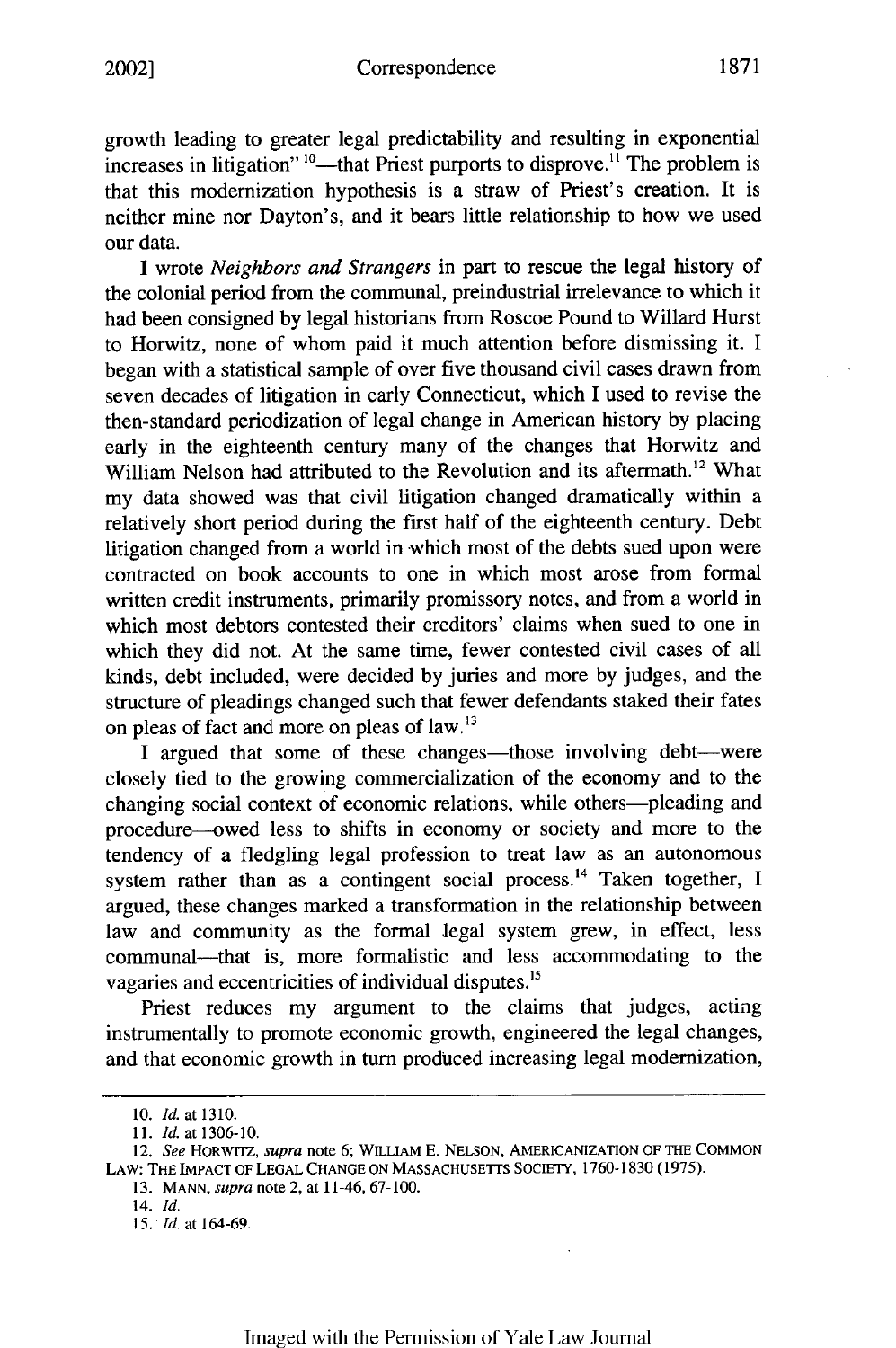primarily in the two decades from 1730 to 1750, as evidenced by a sharply rising volume of litigation.<sup>16</sup> In truth, neither Dayton nor I imputed any such role to judges, who in fact barely appear in Dayton's book.<sup>17</sup> I did not attribute legal change to economic growth, nor did I pay more than incidental attention to the volume of litigation, let alone regard it as evidence of legal change. And I identified the pivotal period of legal change as the years  $1710$  to  $1720$ .<sup>18</sup>

Litigation volume is hardly a measure of legal change, which is why I gave it little consideration other than to note that debt litigation increased sharply in the  $1730s$  and  $1740s$ .<sup>19</sup> None of the sixteen statistical tables in the appendix to *Neighbors and Strangers* tracks litigation volume as its primary purpose. All of them present percentage distributions—whether of forms of debt actions, rates of contest, differences between intratown and intertown actions and among types of towns, kinds of defendants' initial pleas, or modes of decision.<sup>20</sup> The actual number of cases in each table appears only as the statistical " $n$ " to inform the reader of the size of the sample.<sup>21</sup> Similarly, when Dayton offered data on the number of cases in each decade, she did so to track the percentage of cases involving women as litigants.<sup>22</sup> I ignored litigation volume as an area of substantive inquiry in part because to discuss it accurately across time requires controlling for changes in population, for which too few reliable figures are available.<sup>23</sup> But my primary reason was that I was interested in legal change, not in how often people sued one another. I wanted to explain why, in a legal world in which all of the individual pieces—book accounts, bonds, bills, promissory notes, judges, juries, general denials, pleas in bar, pleas in abatement, and demurrers—were available throughout the period under study, people chose to contract their debts and litigate their disputes one way at the beginning of the period and a quite different way at the end.

That change had very little to do with judges. Judges did not determine whether debtors and creditors used book accounts or formal written credit instruments to memorialize their legal obligations. They did not determine

<sup>16.</sup> Priest, *supra* note 1, at 1307-09, 1315.

<sup>17.</sup> Tarring Dayton with this brush is particularly unfair. *Women Before the Bar* is a fine study of how and why women's roles in courts declined from the seventeenth century to the Revolution across a broad range of legal actions, including divorce, rape, illicit sex, slander, and debt. Legal change of the kind Priest wants to explain holds only incidental interest for Dayton.

<sup>18.</sup> MANN, *supra* note 2, at 171 tbl.1, 183-86 tbls.13-16.

<sup>19.</sup> *Id.* at 62-63. Dayton made the same observation. DAYTON, supra note 7, at 90-9 1.

<sup>20.</sup> **MANN,** *supra* note 2, at 171-86 tbls.l-16.

<sup>21.</sup> *id.*

<sup>22.</sup> See **DAYTON,** supra note 7, at 84-85 tbls.1-2.

<sup>23.</sup> The lack of population figures did not deter Priest, who did not bother to control for changes in population, which were substantial. The population of Massachusetts increased from roughly 94,000 to 96,000 in 1718 to 245,000 by the 1765 census. *See* EVARTS B. GREENE & VIRGINIA D. HARRINGTON, AMERICAN POPULATION BEFORE THE FEDERAL CENSUS OF 1790, at **15,** 21 (1932). Her litigation figures are thus not comparable across time.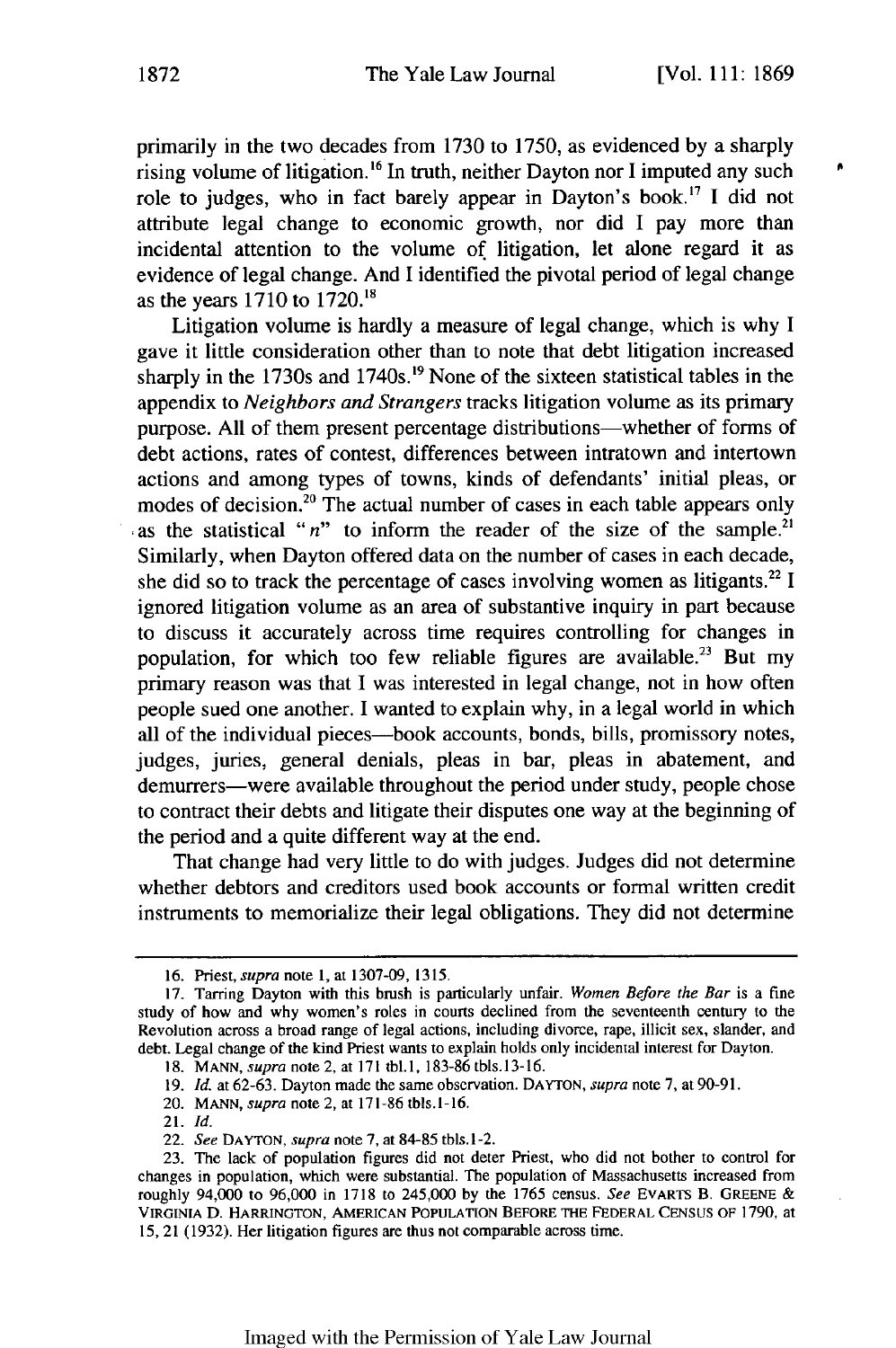whether debtors chose to defend themselves on factual grounds or legal ones. They did not determine whether debtors elected to put their cases to the bench or a jury for decision. And when they did decide cases, they did not articulate the reasons for their decisions. Thus, when Priest asserts that "the assumption that judges continually adapted the law to satisfy local preferences optimally is misguided," 24 1 agree, but the assumption is neither mine nor Dayton's, despite her attribution.

In her determination to prove that colonial legislatures played a greater role in legal change through their currency policies than did courts, Priest confuses judges with the courts themselves. Courts in early America encompassed more than judges. They were fora for the resolution of disputes populated by litigants, witnesses, jurors, judges, lawyers, and spectators—all of whom had parts to play in the proceedings. Thus, when Dayton and I used court records to study legal change, we were not looking only or even primarily at judges. We were interested instead in the litigants, in the social and economic relations that underlay their disputes, and in the choices they had and made in pursuing their claims or defending themselves. Some of those choices expanded, and some narrowed, the participation of judges in the process. The role judges played in legal change was determined largely by others.

The crux of Priest's dismissal of my explanation of legal change is her claim that I attributed the change to economic growth, which she says could not be true because the economy did not grow appreciably during the period in which the change occurred.<sup>25</sup> Although I did make one or two offhand references to economic growth,26 throughout *Neighbors and Strangers I* made it clear that the key economic factor in the formal changes in how people contracted debts was the growing commercialization of the economy." Priest treats economic growth and commercialization as

27.  $E.g., id.$  at 9 ("Some of the changes were closely tied to the growing commercialization of the economy and to the changing social context of economic relations."); id. at 164 ("In the

<sup>24.</sup> Priest, *supra* note 1, at 1316.

<sup>25.</sup> *See* id. at 1339-42. As Priest at least partly recognizes, the question of how to define and measure economic growth in the eighteenth century has long bedeviled historians and economists. Some have equated prosperity with economic growth and measured household wealth using taxable estates and probate inventories. Others have computed annual per capita exports from Great Britain to New England. Still others have attempted to construct comparative price indices. One can conclude, as the best recent scholarship does, that the New England economy largely stagnated or grew little by these measures in the first half of the eighteenth century, with occasional spurts of localized growth, without addressing such important economic questions as whether more people were participating in the economy, whether they were doing so across greater internal distances, and whether their economic activities were becoming more differentiated. Economics can change in many ways. The best general analysis of the colonial economies, JOHN J. MCCUSKER & RUSSELL R. MENARD, THE ECONOMY OF BRITISH AMERICA, 1607-1789 (1985), is also the most aware of the complexity of the subject and of the work that remains to be done.

<sup>26.</sup> See MANN, *supra* note 2, at **31,** 126.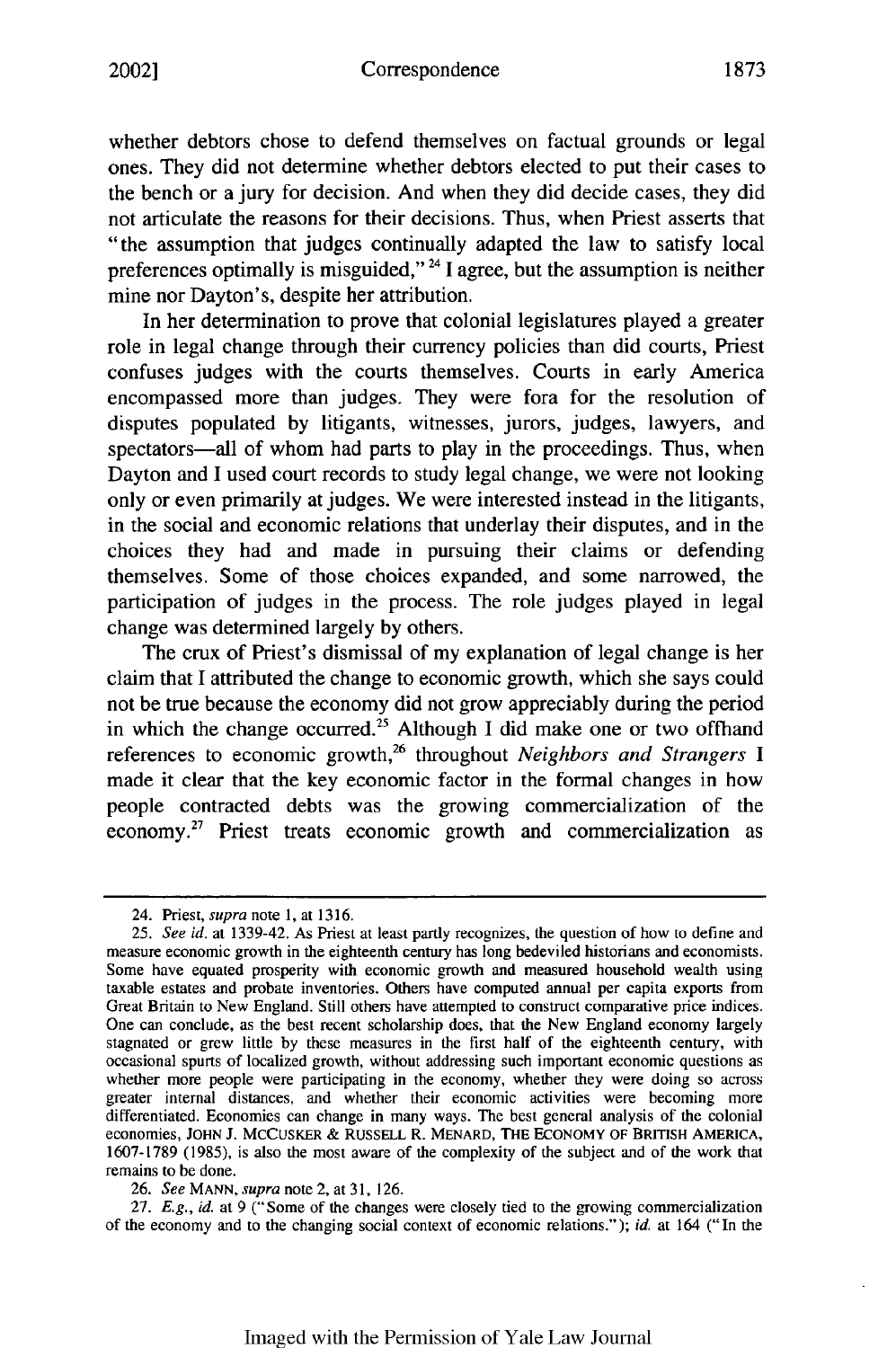synonymous. They are not. Commercialization refers to a set of practices and values that may accompany economic growth but are not dependent upon it.

Here is the change I described. It bears recounting because it illustrates how social change intersects with legal and economic change and because it offers a way to appreciate the contribution Priest does make. The most striking feature of civil litigation in the colonial period is the predominance of debt cases, which often comprised ninety percent or more of all civil actions.28 This reflects a centrality of credit in colonial society that modem Americans would find familiar. On the evidence of court records, most of that credit was extended in the form of book-debt transactions until the beginning of the eighteenth century.<sup>29</sup> Book debts were, in effect, running accounts receivable, without the monthly billings. They had center stage in an economy that had little hard currency and where income was tied to the uncertainties of harvests and the sea. Given the chronic scarcity of cash, people used agricultural produce as money, referring to it as "commodity money." Book accounts facilitated such transactions by allowing debtors to purchase goods or services on credit, with payment postponed until they could harvest their crops or otherwise acquire commodity money items.<sup>30</sup>

Priest regards commodity money and book debt as forms of barter exchange and the economy in which they prevailed as a barter economy.<sup>31</sup> They were not. Agricultural produce was a medium of exchange, not the object of the transaction. People figured their book accounts in pounds, shillings, and pence, not in bushels, pecks, and weights. Debtors and creditors thought in monetary terms and used as money the most valuable items at hand, agricultural produce. Priest knows this. In her initial discussion she differentiates between commodity money exchanges, which she refers to as "quasi-barter," and true barter.<sup>32</sup> But thereafter she repeatedly refers to the pre-paper-currency economy as a "barter economy," to commodity money and book debt as part of a "barter regime," and to any transaction made without paper money or specie as "barter."<sup>33</sup> Such characterizations convey an entirely misleading image of people trading for beads and trinkets, which bears no relationship to the debtors who paid their book debts with commodity money. This was not, as

large area of debt litigation, the changes were closely tied to commercialization of the economy and to the changing social context of economic relations.").

**<sup>28.</sup>** *Id.* at 12.

**<sup>29.</sup>** *Id.* at 171 tbl.I.

<sup>30.</sup> On book debt generally, see *id.* at 13-27.

**<sup>31.</sup>** Priest, supra note **1,** at 1318-32.

<sup>32.</sup> **d.** at 1312.

**<sup>33.</sup>** *E.g., id.* at 1312-14, 1329, 1334, 1353, 1355, 1374, 1376, 1390, 1395, 1397. I should note that I slipped once and referred to "barter transactions" myself. MANN, *supra* note 2, at 30.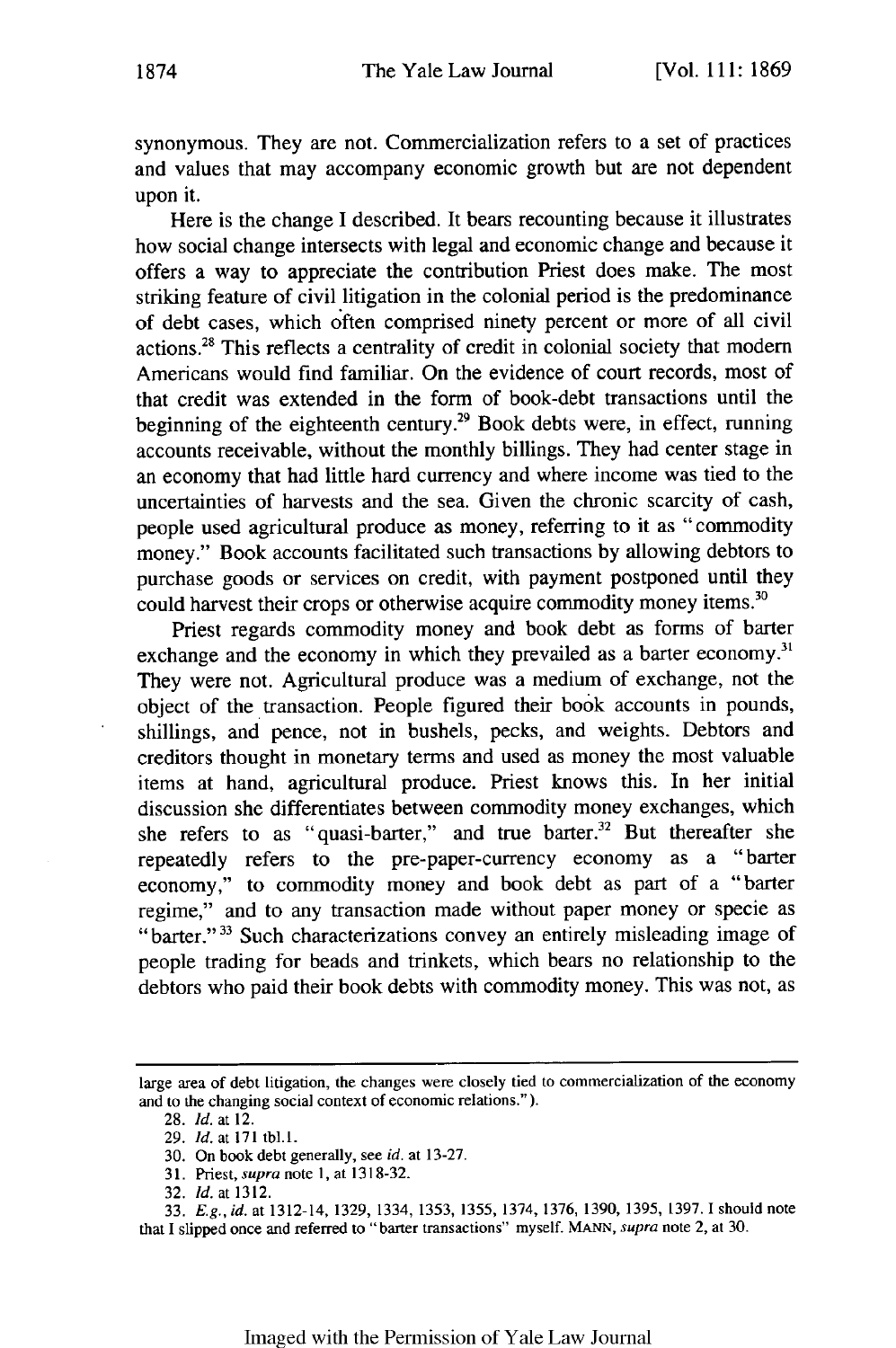Priest would have it, "an economy without money."<sup>34</sup> It was an economy without paper money. It was an economy that was chronically short on specie. But it was not an economy without money. This is an important point to make because without it one cannot understand how economic actors before the spread of paper currency viewed their transactions or understand the extent to which they embraced commercial values and pursued profit.

In legal terms, the defining features of book debt were that it did not contain an explicit promise by the debtor to pay the amounts listed, and it did not stipulate a time for payment. Instead, it created an obligation for which the law implied a promise to pay. Priest recognizes the important role book accounts played in credit, but she mistakenly asserts that to "obtain a book account credit, a person had to offer to repay the debt in terms acceptable to the creditor." $35$  One can certainly assume that creditors would not extend credit on book if they did not believe that their debtors would eventually repay them, but the accounts themselves contained no such promise. Any discussion of the terms of payment came at the time of payment—that is, at the end of the credit relationship, not the beginning.

Relying as they did on a creditor's willingness to extend credit to people who did not expressly bind themselves to repay the debt, book accounts implied a measure of trust between creditor and debtor. Although this may strike us as a rather vague and risky basis for credit relations, it functioned adequately when creditors and debtors knew one another and knew what to expect from one another. Not surprisingly, most book-debt actions linked residents of the same town or county.<sup>36</sup> Book accounts were in part a function of community, where neighbors readily knew enough about one another to decide if they would deal on book. They were also common in long-distance transactions between traders and merchants whose expectations of one another rested on a course of dealing or on trusted recommendations. Where those assurances did not exist, whether within communities or across greater distances, credit took the very different form of bonds, bills, or promissory notes.

Priest argues the contrary—that the "[relations of trust" and "community-oriented consciousness" reflected in book accounts were "a response to currency scarcity" and "represent[ed] efforts to overcome it in order to promote exchange," $37$  thereby implying that the sense of community described by historians among neighbors who worshiped together every Sunday, who knew one another's affairs intimately, who supplied one another with goods and services, and whose children married

<sup>34.</sup> Priest, *supra* note 1, at 1312.

<sup>35.</sup> *Id.* at 1335.

<sup>36.</sup> *E.g.,* MANN, *supra* note 2, at 17 n.12.

<sup>37.</sup> Priest, *supra* note 1, at 1336.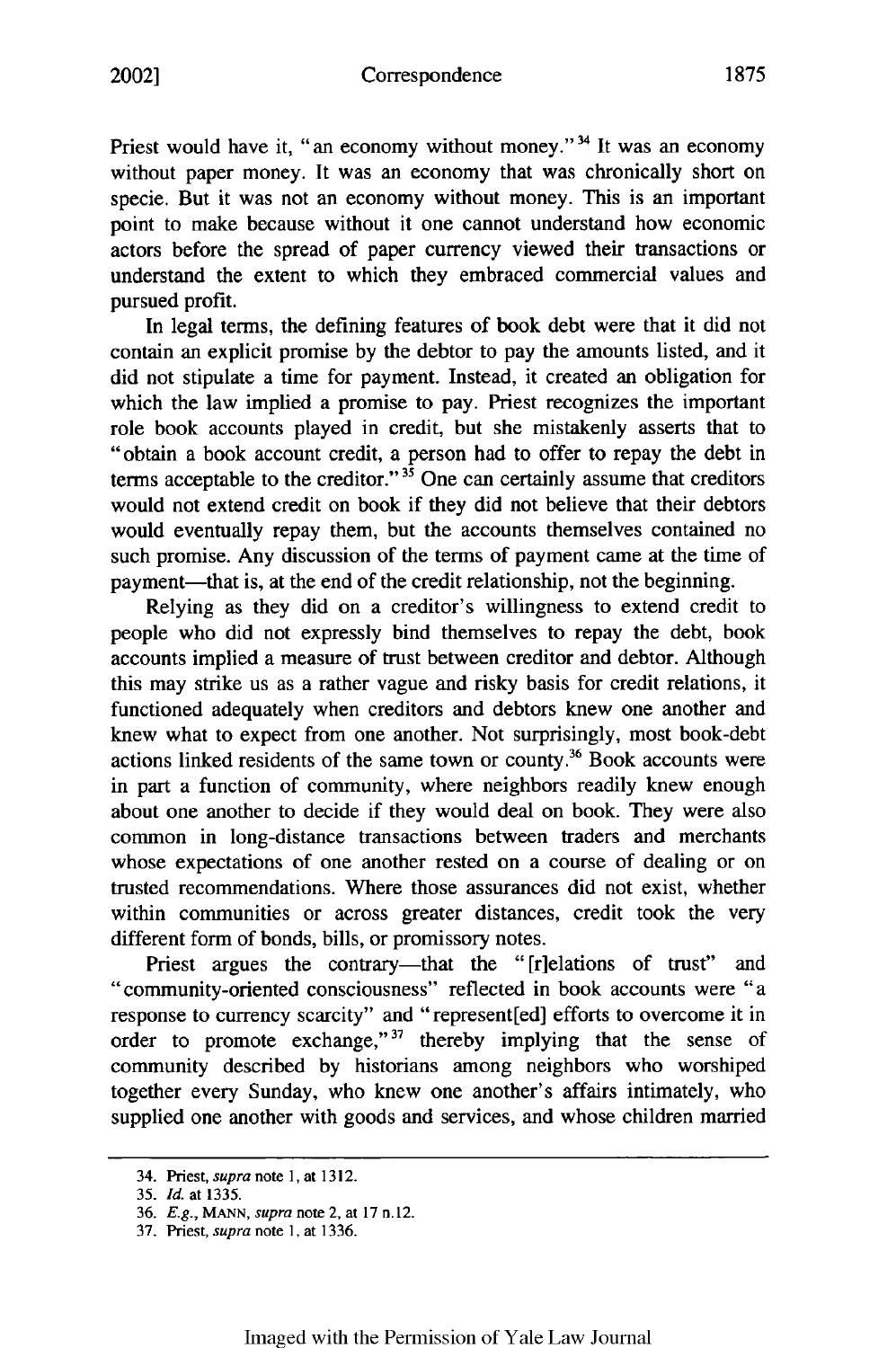one another would never have existed but for a shortage of coin or paper money. She also argues that book debt and commodity money exchanges "confined commercial transactions to relatively insular communities,"<sup>38</sup> as though mere currency would have overcome poor transportation networks, rocky soil, low population density, the high cost of labor relative to land, and every other impediment to the production of a commercial surplus, and propelled people into a wider economic world. The lack of specie or a stable paper currency undoubtedly had economic effects, but it constrained Atlantic trade much more than it did internal trade, which seems to have operated about as well in the seventeenth century as physical circumstances would permit. This is not to contend that a circulating medium of exchange is not important to an economy, only that it cannot bear the weight Priest places on it.

As the eighteenth century dawned, book debt embodied the credit that ran the local economy in Connecticut. Within a generation, however, it had fallen from favor and been replaced by formal written credit instrumentsbills obligatory, bonds, and, ultimately, promissory notes. According to my data, the shift began in the second decade of the century and was largely complete by the fourth, when promissory notes predominated.<sup>39</sup> This is the legal change I associated with the growing commercialization of the economy. As I explained in *Neighbors and Strangers,* it coincided with the advent and spread of paper money, which I regarded as both a cause and a symptom of economic transformation.<sup>40</sup> In this respect Priest and I agree, although she seems not to have noticed that I discussed the importance of the introduction of paper money to the legal changes I identified.<sup>41</sup> I argued that the appearance of paper money signaled growing involvement in a commercial economy. Whether or not that economy grew in Priest's terms, it did change. Internal trade expanded in response to rapid population growth and the supply requirements of periodic military expeditions to Canada and against the Indians. As the rate of population growth

<sup>38.</sup> Id. at 1335.

<sup>39.</sup> *See* MANN, *supra* note 2, at 171 tbl.1.

<sup>40.</sup> **Id** at 30.

<sup>41.</sup> Priest notes that I placed the initial shift from book-debt actions to actions on written credit instruments, together with the other legal changes I identified, in the decade from 1710 to 1720, and asserts that I attributed the change to "an expanding economy," by which she means economic growth. Priest, *supra* note 1, at 1396 n.353. (Actually, she states that I placed the shift between 1700 and 1720, but as the tables of mine to which she refers begin in 1710, I assume she means the decade from 1710 to 1720.) She then states that since the economy did not grow, and since that decade also witnessed "the widespread circulation of paper money," a better explanation-hers-is that "the transformation to greater use of formal credit instruments is most plausibly a direct result of the widespread circulation of paper money," which "allowed greater use of cash in exchanges." **Id.** This is, in fact, a close variant of an argument I made in Neighbors *and Strangers,* MANN, *supra* note 2, at 30-33, which Priest nowhere acknowledges. I mention this not to claim pride of place, but because Priest offers it as a key rebuttal to the modernization hypothesis she has invented and attributed to me and others.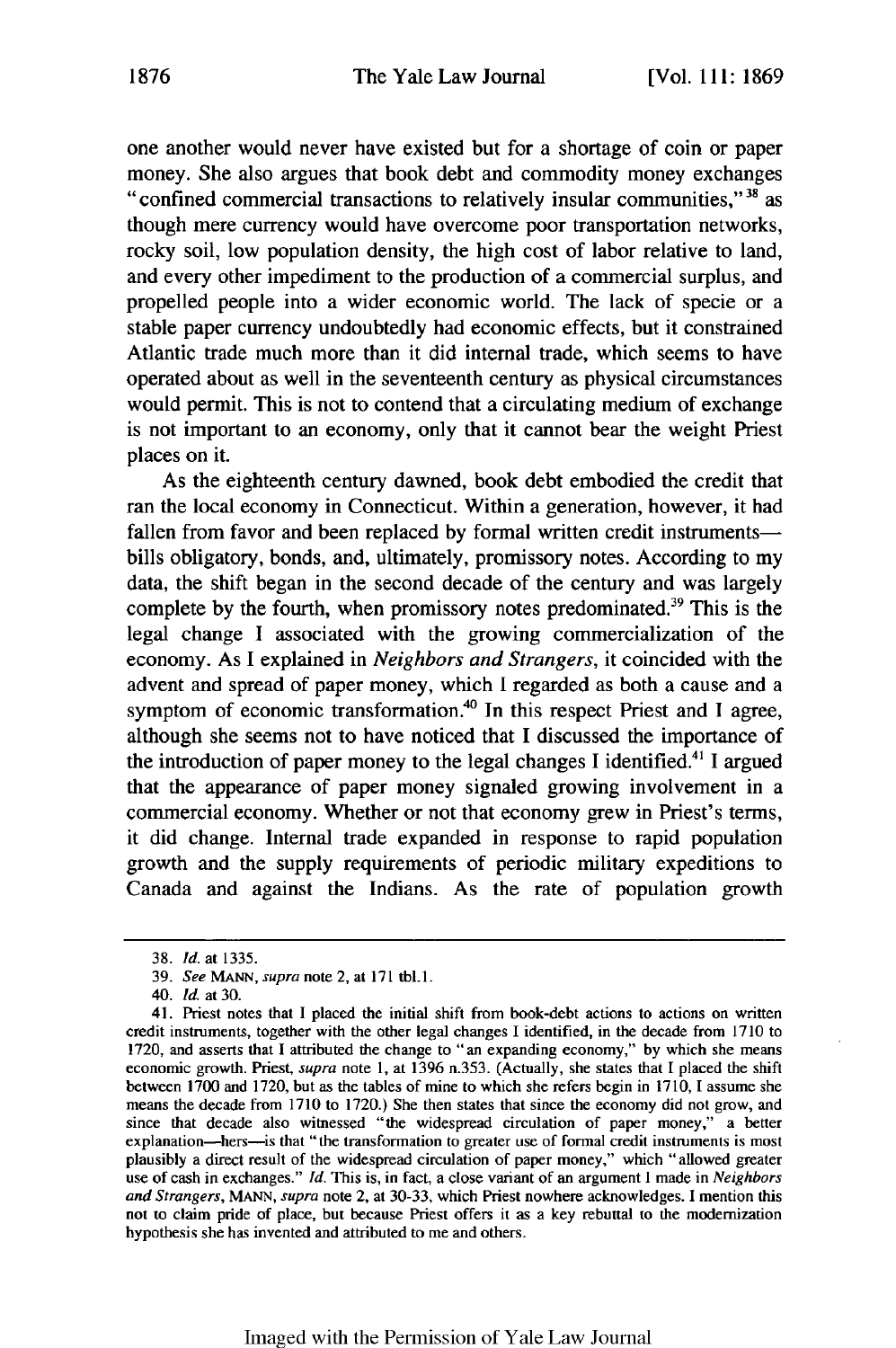outstripped the availability of new land for settlement, the resulting pressure encouraged more specialized cultivation to adapt to the different types of land, which in turn led to commercial farming. With more products available for export, secondary ports and market towns grew to accommodate the demands for markets and transportation. In fact, the Connecticut economy did grow briefly during this period, although it subsequently stagnated, but growth was not the most important factor in legal change--commercialization was: people trading across greater distances, credit networks that began to snake through the countryside, the specialization of business enterprise, farmers and craftsmen trading on the side, artisans supporting themselves solely or primarily by their crafts. Paper money was an important part—but only a part—of this commercialization .42

This was a shift of enormous consequence. In pure litigation terms, written credit instruments sharply limited the debtor's options. Whereas the procedure in book-debt actions was simple and flexible, with each party free to offer whatever evidence he or she thought relevant to the dispute, the debtor's liability on written obligations rested primarily on whether the instrument itself met the legal requirements of form. Debtors could not plead that there had been a mistake or that they were entitled to a set-off or that they had intended something other than what they had signed or that the creditor had promised forbearance. The greater certainty with which written credit instruments embodied debt obligations, and the consequent reduction in the procedural and evidentiary wiggle room left to debtors when sued, facilitated commercial transactions over longer distances and between people who did not know one another well. Written credit instruments offered an alternative to the quirky individuality of open-ended book accounts-a way of extending credit that admitted fewer questions about who owed what to whom and when. One mark of how well written credit instruments could provide this assurance was that, unlike book accounts, they were assignable-an essential feature in a proper credit system, which requires that debts be transferable. Notes, bills, and bonds were instruments of an increasingly commercialized economy.<sup>43</sup>

Two quantifiable measures that helped persuade me that written credit instruments were part of the commercialization of the economy were their greater geographical reach and the fact that debtors did not contest most of the actions brought on them. When written instruments first appeared in

<sup>42.</sup> MANN, supra note 2, at 30-33.

<sup>43.</sup> *Id.* at 35-39. I am aware that this leaves me open to a charge that I committed the functionalist fallacy rightly criticized by Robert W. Gordon, *see* Robert W. Gordon, *Critical Legal Histories,* 36 STAN. L. REV. 57 (1984), and Priest does make the charge, *see* Priest, *supra* note 1, at 1404, but I believe I presented my argument with enough qualifications and awareness of the complexities that the charge applies only to a caricature of it.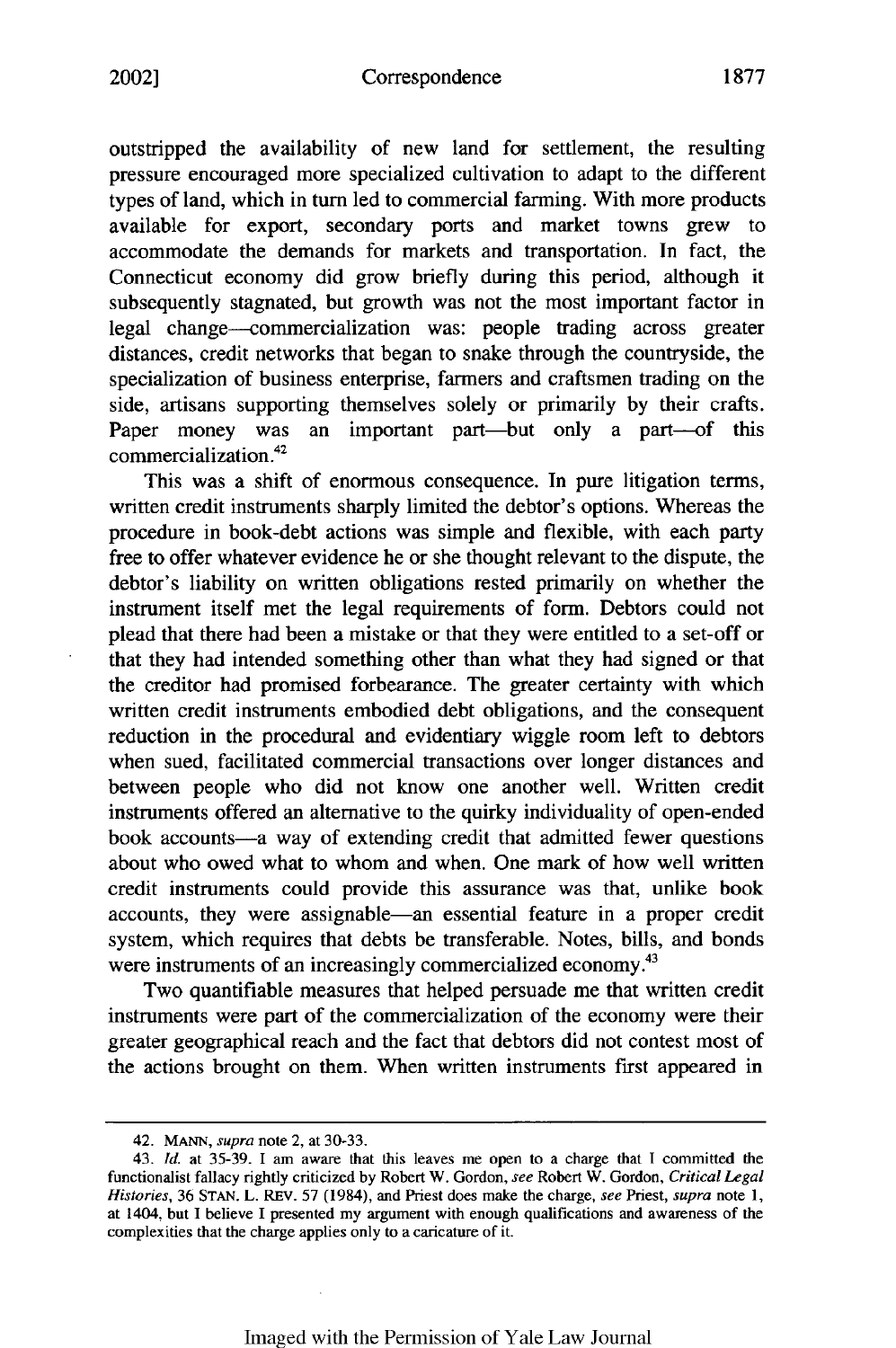litigation in significant numbers in the second decade of the eighteenth century, nearly two-thirds linked debtors and creditors from different towns, whereas virtually all of the book-debt actions were intratown affairs.<sup>44</sup> This suggested to me that when debtors and creditors dealt with one another across greater distances, as they would in a commercializing economy, they found formal written credit instruments more suitable than book accounts for their transactions-not always, to be sure, but far more often than not.

The second measure—rates of contest—is a bit more elusive. My data showed that the rate at which debtors contested their creditors' claims in court declined throughout the first half of the eighteenth century, as debtors increasingly appeared in court only to confess judgment or did not appear at all and allowed judgment to go against them by default. The decline affected all debt actions, but it was particularly pronounced among actions on written credit instruments-so much so that by the 1730s debtors never contested more than ten percent of the actions on written instruments entered against them, and rarely more than six percent. By way of contrast, the rate of contest in book-debt actions never fell below twenty-four percent, and usually was much higher.<sup>45</sup> I interpreted this extraordinary apparent pusillanimity among note and bond debtors as a measure of how effectively formal written credit instruments embodied the debtor's obligation. Most actions on notes and bonds-all of the confessions of judgment and an indeterminate number of the defaults-were not disputes at all but rather fairly routine reductions of the debts to judgments.<sup>46</sup> This, l argued, reflected a world of relations between debtors and creditors that was rather different from the world of book debt.<sup>47</sup>

Priest's correlation between litigation volume and currency instability suggests a more complete explanation for the sharp rise in the proportion of uncontested debt actions, although she does not address the question herself. Using her Plymouth County data, Priest argues that the volume of debt litigation increased as a result of currency depreciation, legal tender

*<sup>44.</sup> See* MANN, *supra* note 2, at 41 n.72, 172-75 tbis.2-5.

*<sup>45.</sup> See id.* at 172 tbl.2.

<sup>46.</sup> When I presented my data in *Neighbors and Strangers,* I saw no need to distinguish between confessions of judgment and defaults in appearance in uncontested actions, although I had recorded them separately when I gathered the data. Confessions of judgment clearly constitute an admission of liability. Defaults in appearance might simply represent a delaying tactic. To check this latter possibility, **I** recently disaggregated my data on uncontested debt actions on written credit instruments in the Hartford County Court for the 1730s and 1740s. In my sample from the 1730s, confessions of judgment comprised 77% of the uncontested debt actions on notes and bonds, and defaults in appearance 23%. In the next decade the proportions were 57% and 43%, respectively. None of the cases in which the debtor defaulted in appearance was continued, reviewed, or appealed to another court session, which means that all uncontested actionswhether confessions of judgment or defaults in appearance-were final admissions of liability by the debtors. I leave it to others to speculate on the reasons for the shift in the proportions.

<sup>47.</sup> See MANN, supra note 2, at 39-41.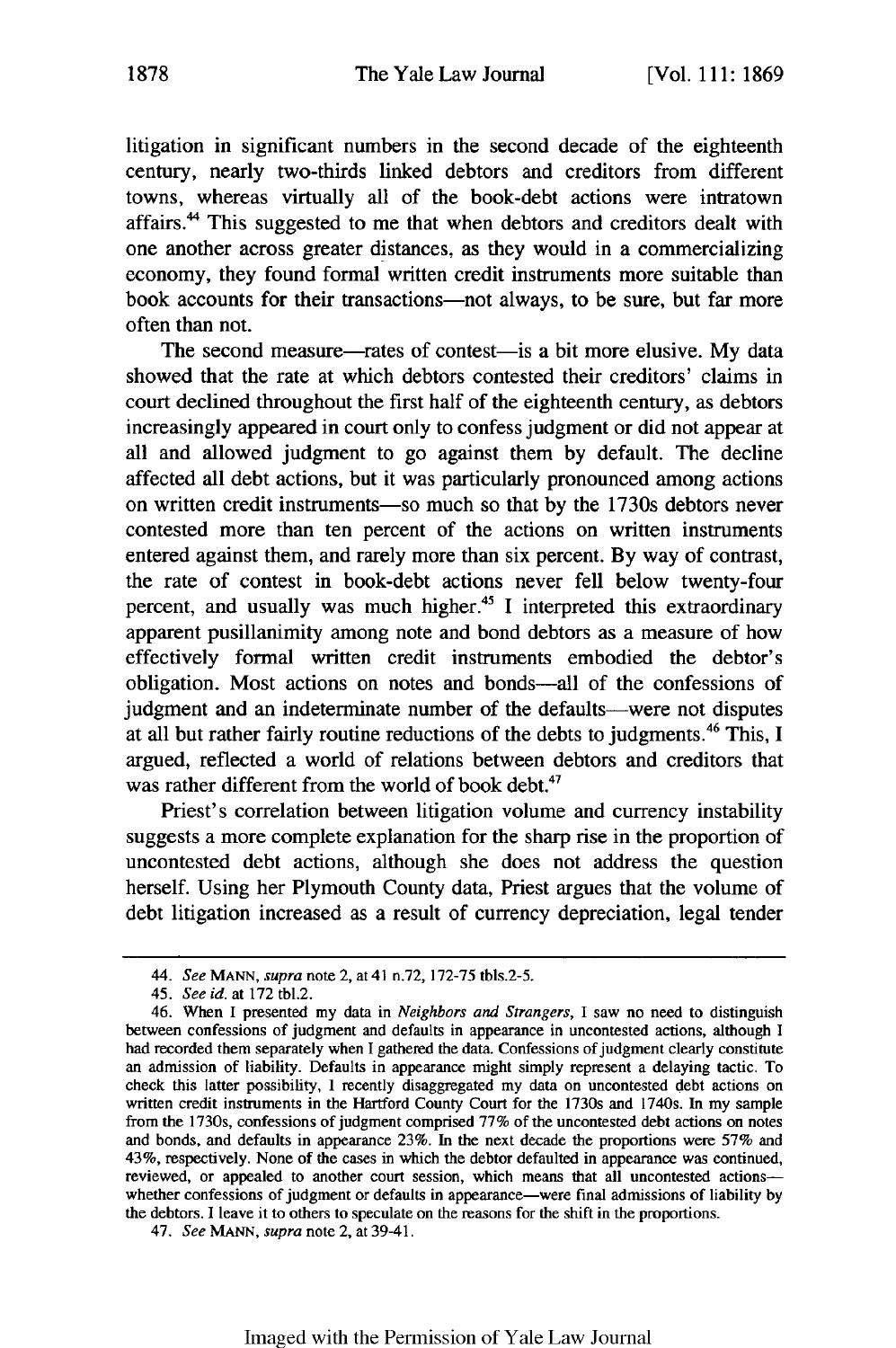laws, currency scarcity, and recession.<sup>48</sup> The first two gave debtors "an incentive.., to default on payment agreements" and profit from the continued depreciation until their creditors sued and won judgments.<sup>49</sup> The latter two rendered debtors "unable to raise funds to pay their debts," forcing their creditors to sue them.50 All four combined to boost the volume of debt litigation. This is a plausible explanation, capturing as it does various elements of economic and monetary distress. To nail it down, Priest should adjust her litigation figures for population growth to measure the rates of change more accurately, and she should examine her debt actions more closely to determine whether the time that elapsed between when a note or bond was due and when the creditor filed suit to collect it lengthened or shortened, which would help her assess whether debtors were in fact realizing depreciation gains by deferring payment.

Priest also should acknowledge that, just as creditors had reasons to sue to collect unpaid debts, they also had ample reasons not to sue. As numerous letters between lawyers and their creditor-clients make clear, the expense and inconvenience of litigation, the power of debtors to delay judgment, the paucity of property against which to execute a judgment, and the frequent lack of a resale market for property that was seized all discouraged creditors from suing.<sup>51</sup> A fuller explanation for changes in litigation volume may thus be a bit more complicated. Nonetheless, Priest's argument is a promising start. It also suggests that not all of the uncontested debt actions were routine reductions of debts to judgments, in effect recording them for later collection. Many of them-and how many will depend on data that neither of us has gathered-represented the legitimate inability to pay of debtors who did not deny their liability. Both explanations support my original conclusions about the significance of the ability of formal written credit instruments to embody the debtor's obligation more conclusively than book accounts.

Changes in debt litigation were just some of the legal changes I identified and attempted to explain in *Neighbors and Strangers.* The others included changes in pleading and procedure and in the role of juries, and the growing formalism of nonlegal forms of disputing-arbitration and church disciplinary proceedings.<sup>52</sup> I wove them into an argument that law and community diverged in the eighteenth century in ways that allowed people from different communities to deal with one another within the common framework of an integrated legal system. It is not clear to me

<sup>48.</sup> See Priest, *supra* note **1,** at 1395.

<sup>49.</sup> *Id.* at 1386.

<sup>50.</sup> *Id.* at 1387.

<sup>51.</sup> I discuss the interplay between debtors and creditors when debts fell due at length in chapter **1** of my forthcoming book, BRUCE H. **MANN,** REPUBLIC OF DEBTORS: BANKRUPTCY IN THE **AGE** OF AMERICAN **INDEPENDENCE** (forthcoming 2002).

<sup>52.</sup> See MANN, supra note 2, at 67-161.